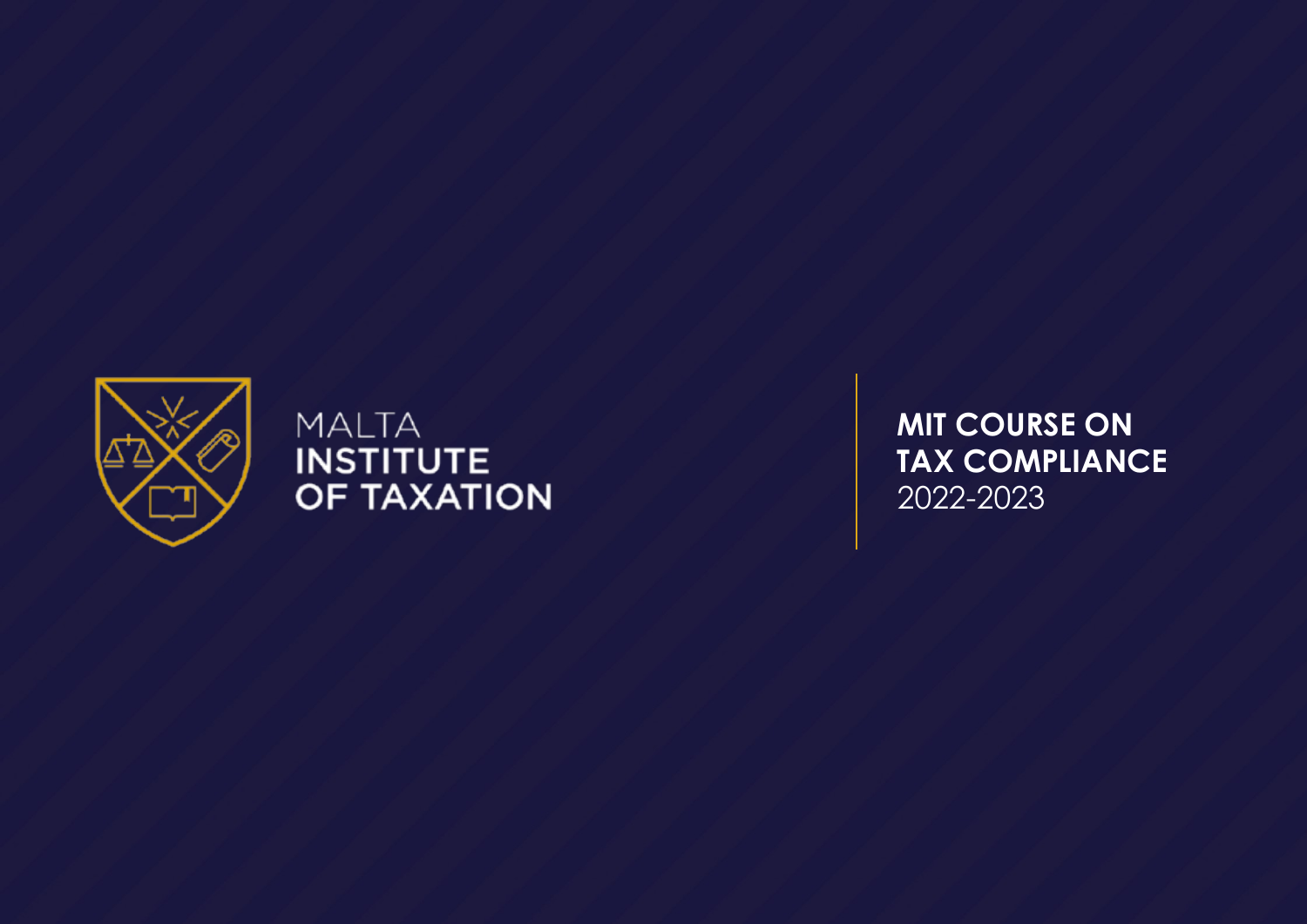The MIT Course on Tax Compliance is a specialised and comprehensive course which covers direct and indirect tax issues from a practical perspective. It is designed for individuals from accounting, financial or legal backgrounds but is also ideal for clerical staff members of accountancy, audit and legal firms who handle tax compliance matters.

The MIT Course on Taxation is accredited by the Malta Further & Higher Education Authority. The Malta Institute of Taxation is licensed as a Higher Education Institution, having license number 2015-014.

**3 Modules:** The course is split into 3 modules (a total of 31 lectures):

- A. Introductory Topics: non-tax topics which are important for all tax professionals, such as Company Law and Anti Money Laundering Rules;
- B. Maltese Income Tax and Stamp Duty: this module addresses the fundamental of taxation including Taxation of Employment Income, FSS, the Tax Accounting System, Stamp Duty and Capital Gains Tax;
- C. VAT: this module covers the fundamentals of VAT, the key principles that are essential for practitioners;

Along the course **5 Practical Sessions** are delivered: these lectures focus on the completion of tax and VAT returns with practical examples.

Assessment: An assignment to be completed at the end of each Module (optional) and a Mid-Module Home Test (optional). Attendance is also taken into account for final grading purposes.

**Duration:** 31 lectures, from October 2022 to May 2023.

**Option:** Applicants may opt to follow the full course or any one or more modules.

# **MIT COURSE ON** TAX **COMPLIANCE** 2022-2023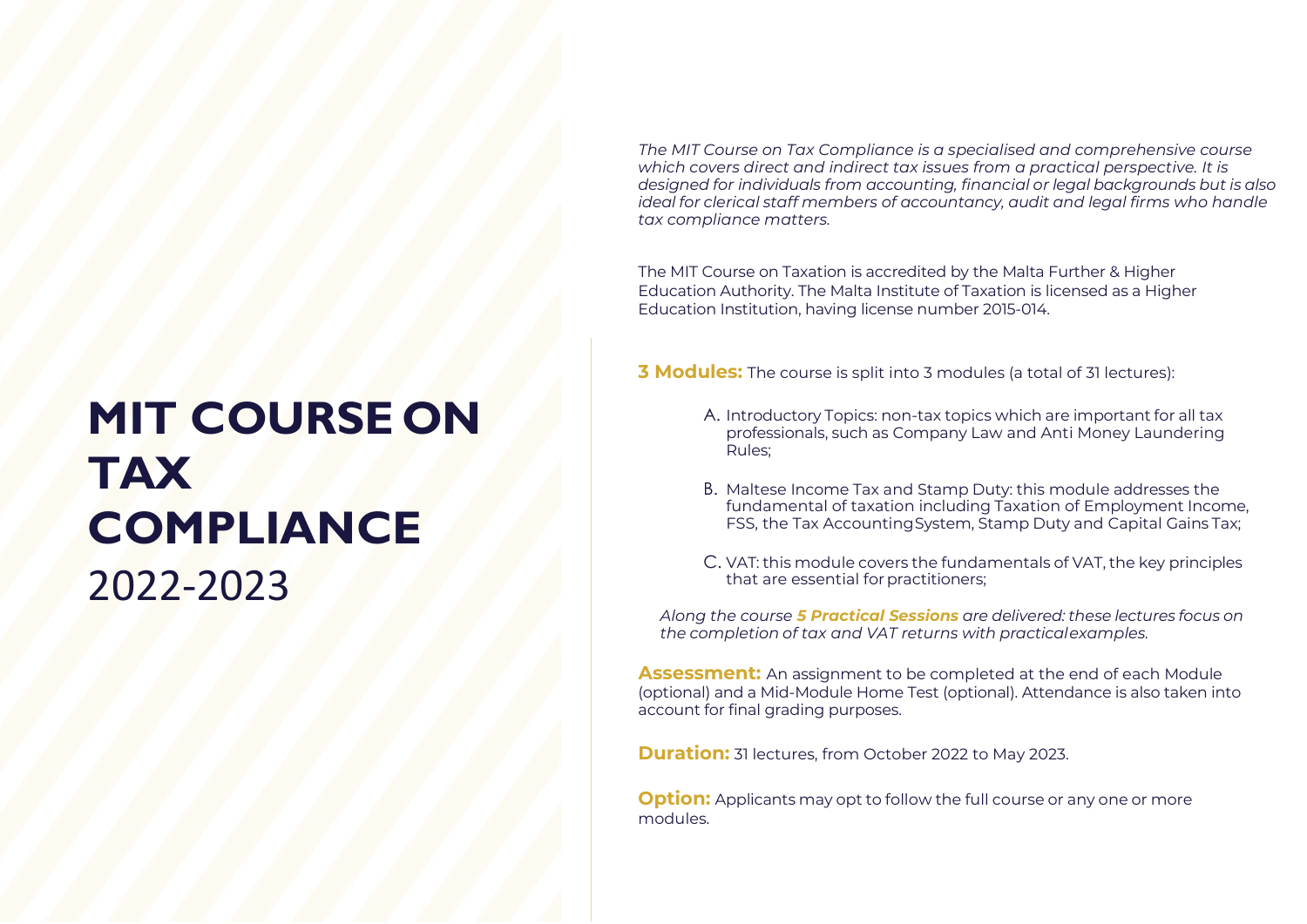## **MIT COURSE ON** TAX **COMPLIANCE** 2022-2023

Mode of delivery: In-Person\*\* - Unless otherwise stated, Lectures commence at 18.00 CET on the dates stipulated below at the premises of St. Aloysius College 6<sup>th</sup> Form, Triq il-Kullegg, Hal Balzan.

Fee: €1,160 (full course). A price per module is available. See Course Regulations for Fee Payment Terms.

Application deadline: 30 September 2022. All applications must be accompanied by a non-refundable application fee of €150.

An **early bird offer** of 10% is available until 31<sup>st</sup> July 2022. The early bird offer will be applied once the completed application form is submitted and the processing fee of €150 is paid. Once the applicant is informed by email that their application is accepted, the applicant will have five (5) days to settle the payment (€1,044). Should the payment not be settled, an invoice for the full price will be issued (€1,160).

As from 1<sup>st</sup> August 2022, the early bird offer will no longer apply. Payment of the fee for applications received after 1st August 2022 must be settled within ten (10) days from receipt of confirmation of enrolment. Applications received on or after 24 September 2022 must be settled prior to the commencement of the course. If the fee is not received by the due date, enrolment will be automatically forfeited without further notice.

\*\*The MIT is in the process of obtaining a license as an online/blended Educational Institution. Should this license be obtained prior to the commencement of the academic year, the course will be run in this manner:

- 70 % of the lectures will be held online
- 30% of the lectures will be held in person

Further details will be provided as to which lectures will be in person. Please note that the designated face-to-face lectures will not be available online.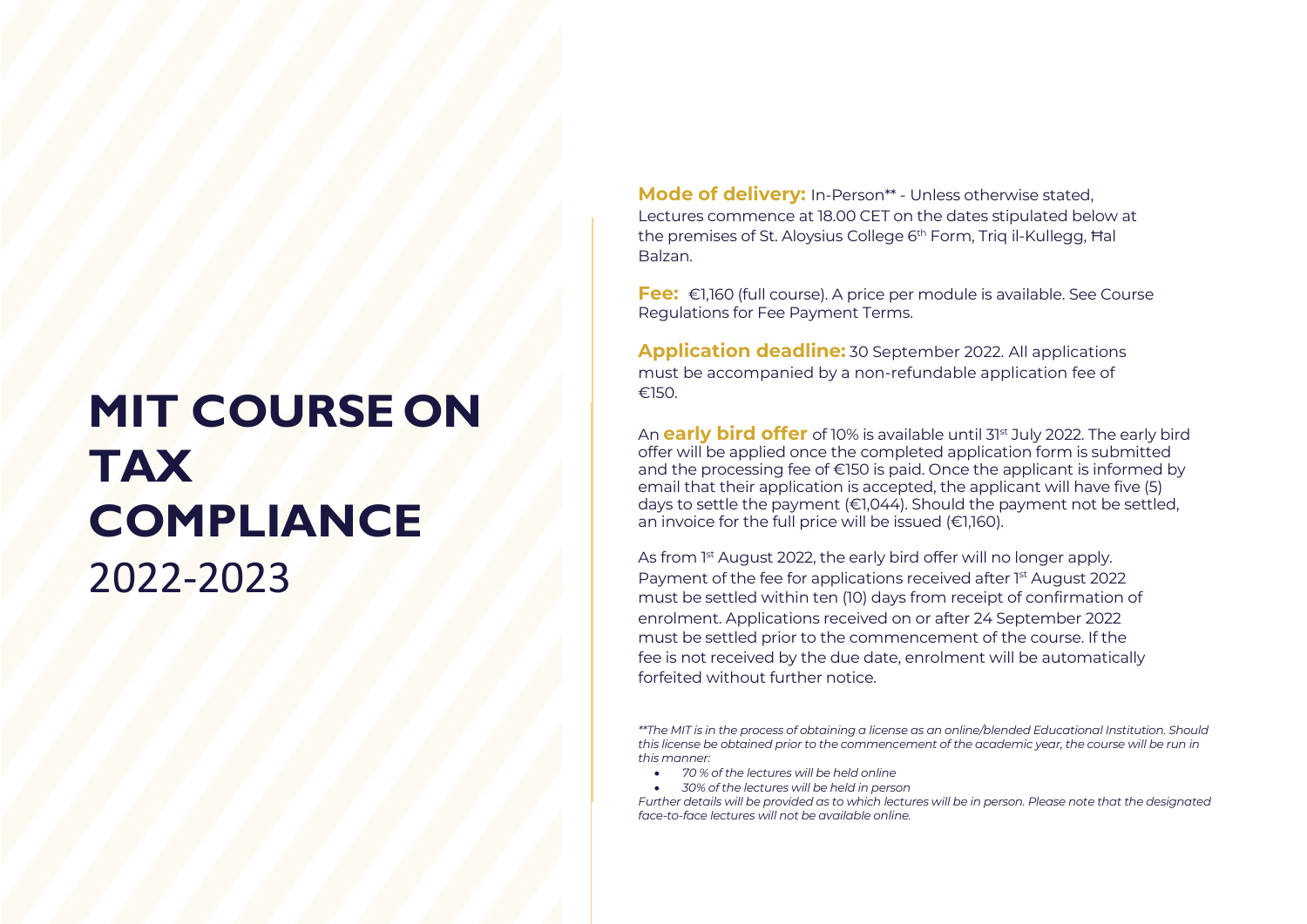## **MIT COURSE ON TAX COMPLIANCE** 2022-2023

#### WHY SIGN UP FOR THE MIT COURSE ON TAX COMPLIANCE?

- Ideal for persons who wish to pursue, or who are already pursuing a career in tax compliance
- Learn tax fundamentals from a **practical** perspective: essentials for tax practitioners (fundamentals of company law and anti-money laundering rules); income tax; stamp duty and VAT
- 67 Core CPE Hours
- Participates in the Get Qualified Scheme and in the Invest in Skills Scheme
- Optional assessment (assignments)
- EQF/ MQF Level 5 (8 ECTS) certification for students who successfully complete the assessment (full course only)
- Option to select modules: applicants may opt to attend any one or more modules.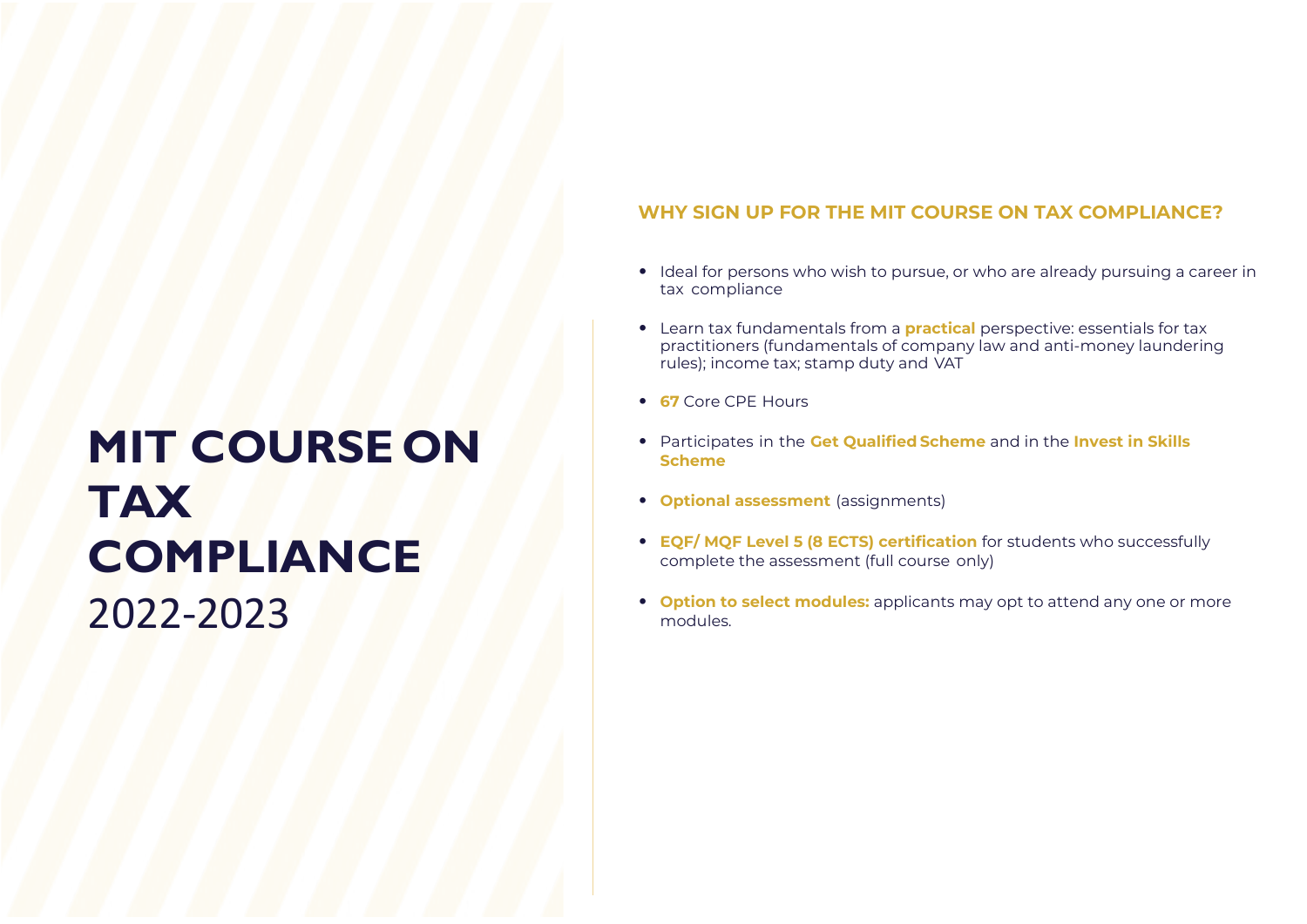| <b>MODULE A</b> | <b>INTRODUCTORY TOPICS</b> |                                                                     |
|-----------------|----------------------------|---------------------------------------------------------------------|
| 6 October 2022  | Lecture 1                  | Accounts for non-Accountants                                        |
| 13 October 2022 | Lecture 2                  | Prevention of Money Laundering and Funding of<br>Terrorism (Part 1) |
| 20 October 2022 | Lecture 3                  | Prevention of Money Laundering and Funding of<br>Terrorism (Part 2) |
| 27 October 2022 | Lecture 4                  | Introduction to Company Law (Part 1)                                |
| 3 November 2022 | Lecture 5                  | Introduction to Company Law (Part 2)                                |

## INTRODUCTORY **TOPICS**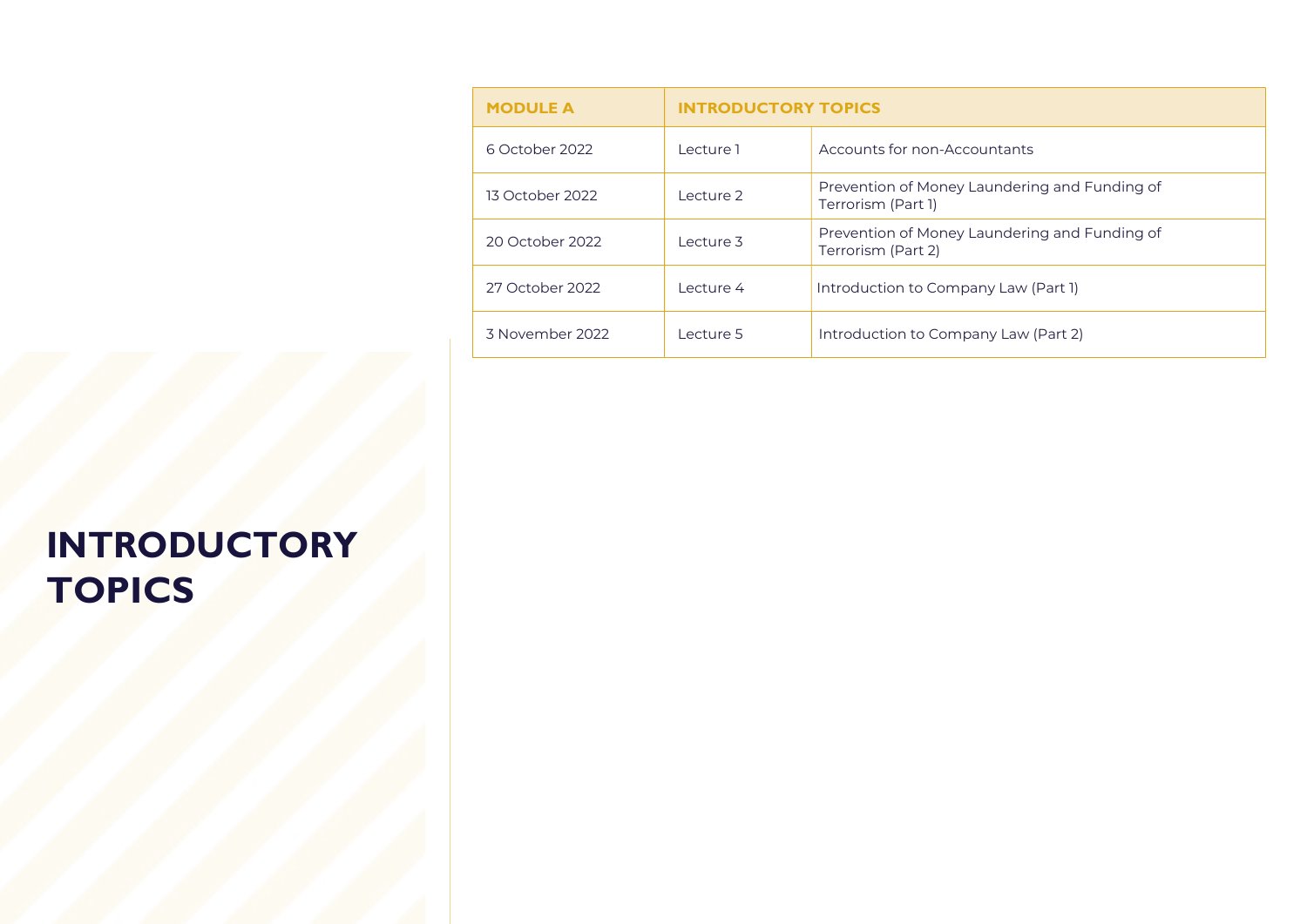## MALTESE INCOME TAX AND STAMP **DUTY**

| <b>MODULE B</b>  | <b>MALTESE INCOME TAX AND STAMP DUTY</b> |                                                                                   |
|------------------|------------------------------------------|-----------------------------------------------------------------------------------|
| 10 November 2022 | Lecture 1                                | Introduction to Maltese Tax Law                                                   |
| 17 November 2022 | Lecture 2                                | Overview of the Maltese Tax System                                                |
| 24 November 2022 | Lecture 3                                | <b>Individual Taxation</b>                                                        |
| 1 December 2022  | Lecture 4                                | Taxation of Employment Income                                                     |
| 7 December 2022  | Lecture 5                                | The Final Settlement System (FSS)                                                 |
| 15 December 2022 | <b>Practical Session 1</b>               | Individual Tax [3 hour session]                                                   |
| 12 January 2023  | Lecture 6                                | Taxation of Different Sources of Income                                           |
| 19 January 2023  | Lecture 7                                | The Malta Tax Accounting System                                                   |
| 26 January 2023  | Lecture 8                                | Deductions and Exemptions (Part 1)                                                |
| 2 February 2023  | Lecture 9                                | ATAD impact on Malta Tax System                                                   |
| 8 February 2023  | Lecture 10                               | Double Tax Relief and Introduction to the Malta Tax Payment<br>and Refunds System |
| 16 February 2023 | Lecture 11                               | The Malta Tax Payment and Refund System                                           |
| 23 February 2023 | Lecture 12                               | Unshell, DAC 6 & Other Compliance Matters                                         |
| 2 March 2023     | Lecture 13                               | <b>Investment Tax Credits</b>                                                     |
| 9 March 2023     | <b>Practical Session 2</b>               | Corporate Taxation (Part 1) [3 hour session]                                      |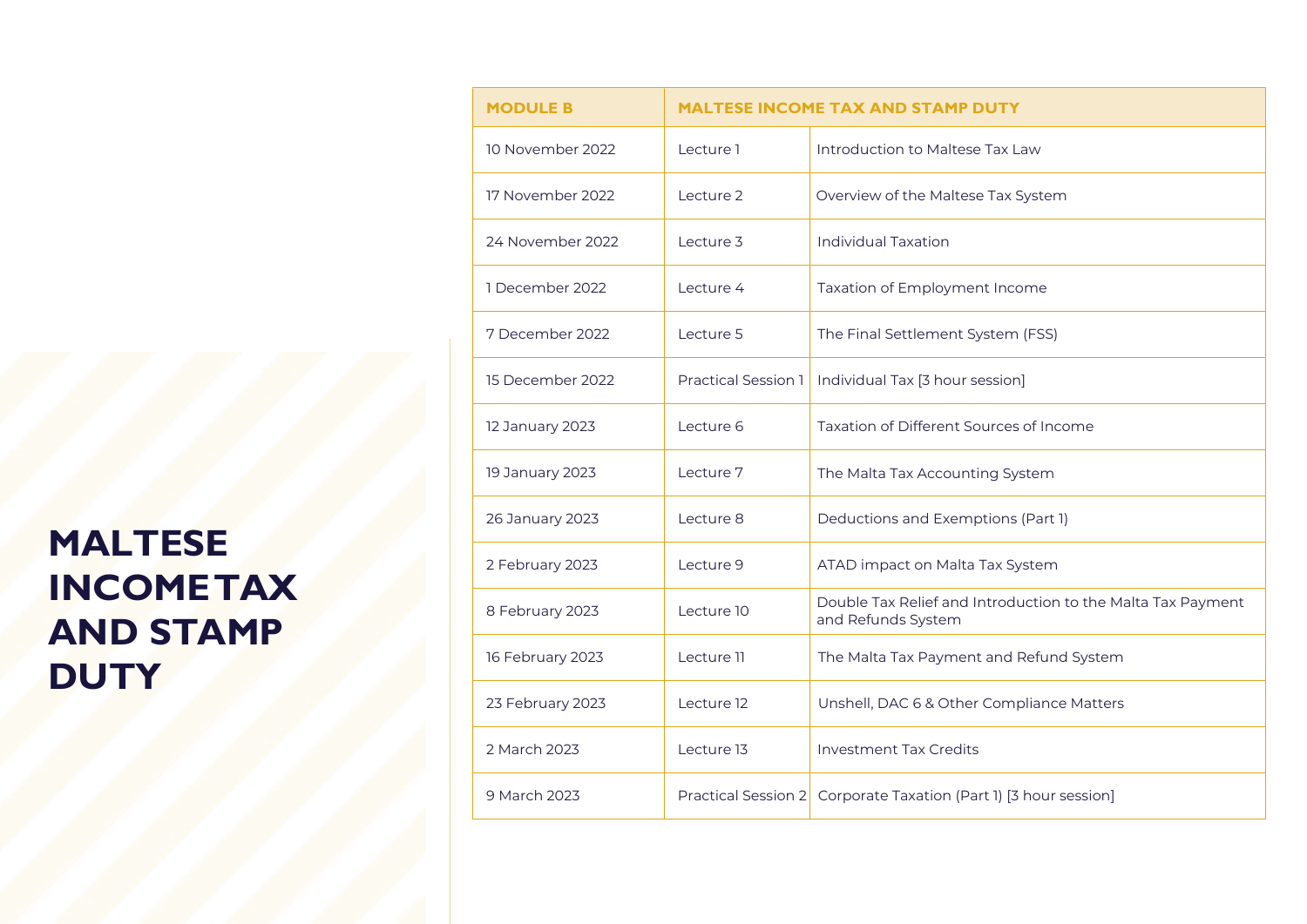| 16 March 2023 |            | Practical Session 3 Corporate Taxation (Part 2) [3 hour session] |
|---------------|------------|------------------------------------------------------------------|
| 23 March 2023 | Lecture 14 | Tax on Capital Gains (Part 1)                                    |
| 30 March 2023 | Lecture 15 | Tax on Capital Gains (Part 2)                                    |
| 6 April 2023  | Lecture 16 | Duty on Documents and Transfers                                  |
| 13 April 2023 |            | Practical Session 4 Capital Gains and Duty [3 hour session]      |

MALTESE INCOME TAX AND STAMP DUTY (cont.)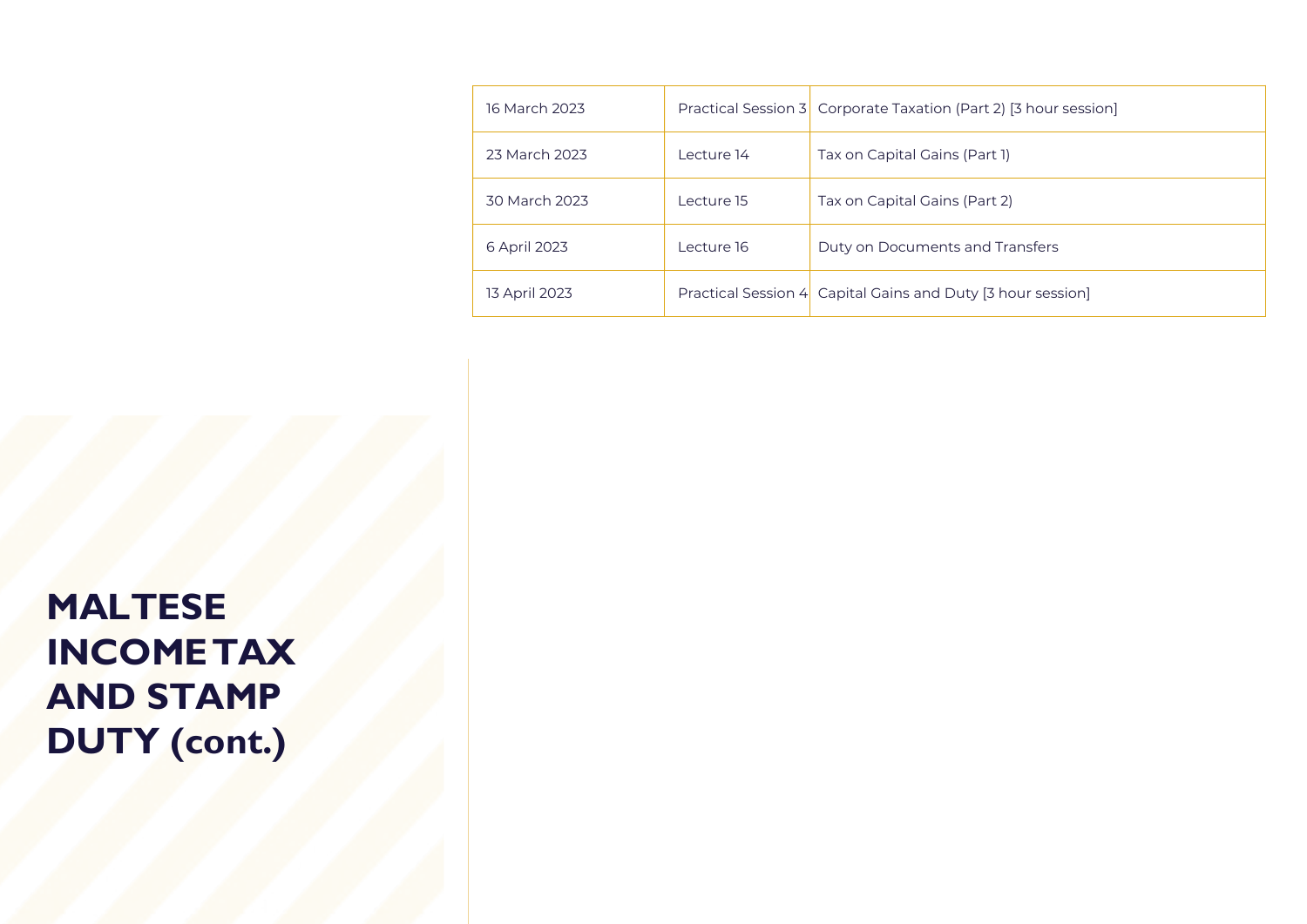| <b>MODULE C</b> | <b>VALUE ADDED TAX</b> |                                            |
|-----------------|------------------------|--------------------------------------------|
| 20 April 2023   | Lecture 1              | Introduction to VAT                        |
| 27 April 2023   | Lecture 2              | <b>Output VAT</b>                          |
| 4 May 2023      | Lecture 3              | Input VAT Recovery                         |
| 11 May 2023     | Lecture 4              | <b>VAT Registration</b>                    |
| 18 May 2023     | Lecture 5              | VAT Records and Documentation              |
| 25 May 2023     |                        | Practical Session 5   VAT [3 hour session] |

#### VALUE ADDED TAX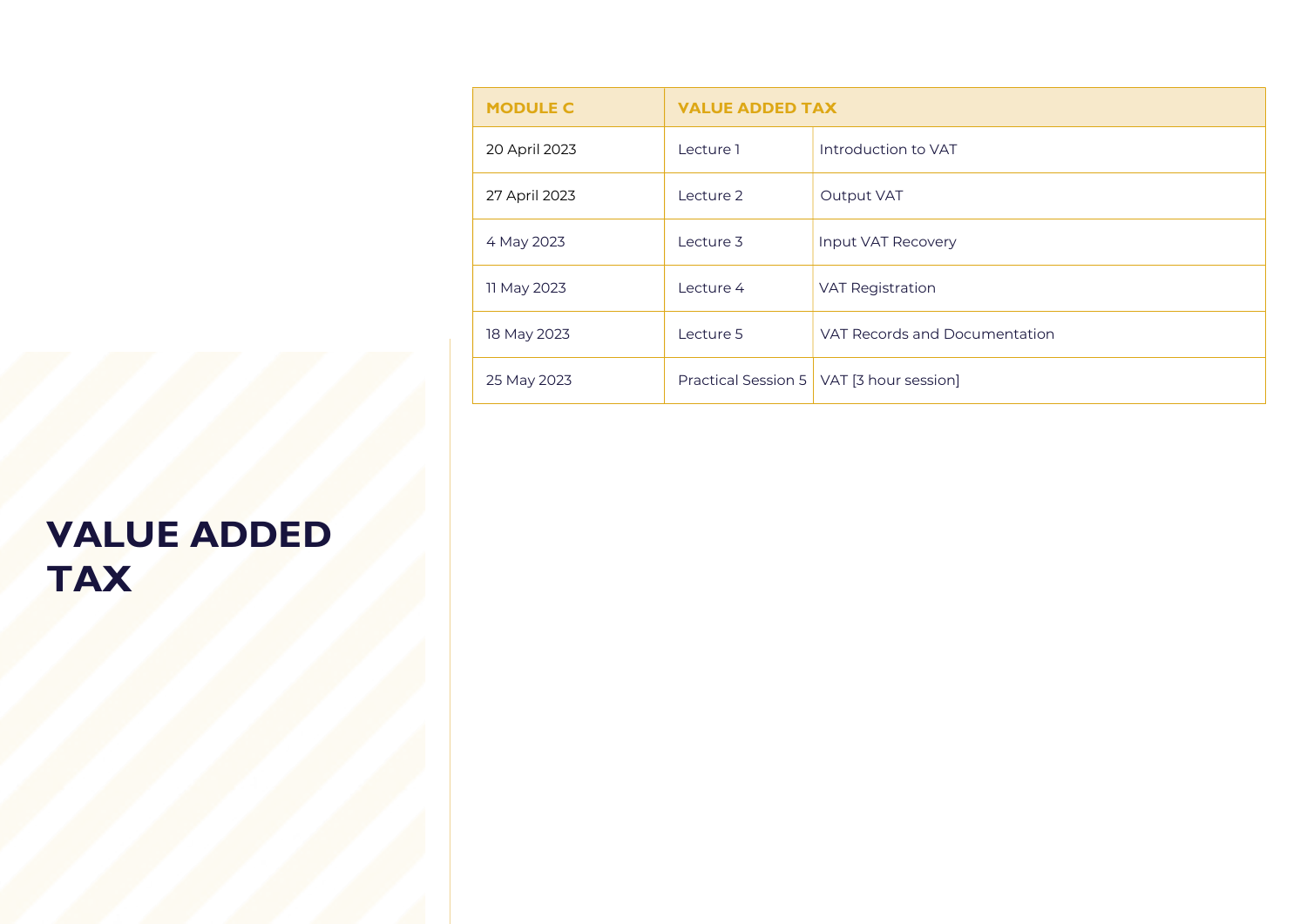The below schedule is a summary of the Practical Sessions

|                  | <b>PRACTICAL SESSIONS</b>  |                                              |
|------------------|----------------------------|----------------------------------------------|
| 15 December 2022 | <b>Practical Session 1</b> | Individual Tax [3 hour session]              |
| 9 March 2023     | <b>Practical Session 2</b> | Corporate Taxation (Part 1) [3 hour session] |
| 16 March 2023    | Practical Session 3        | Corporate Taxation (Part 2) [3 hour session] |
| 13 April 2023    | Practical Session 4        | Capital Gains and Duty [3 hour session]      |
| 25 May 2023      | <b>Practical Session 5</b> | VAT [3 hour session]                         |

#### SUMMARY OF THE PRACTICAL SESSIONS